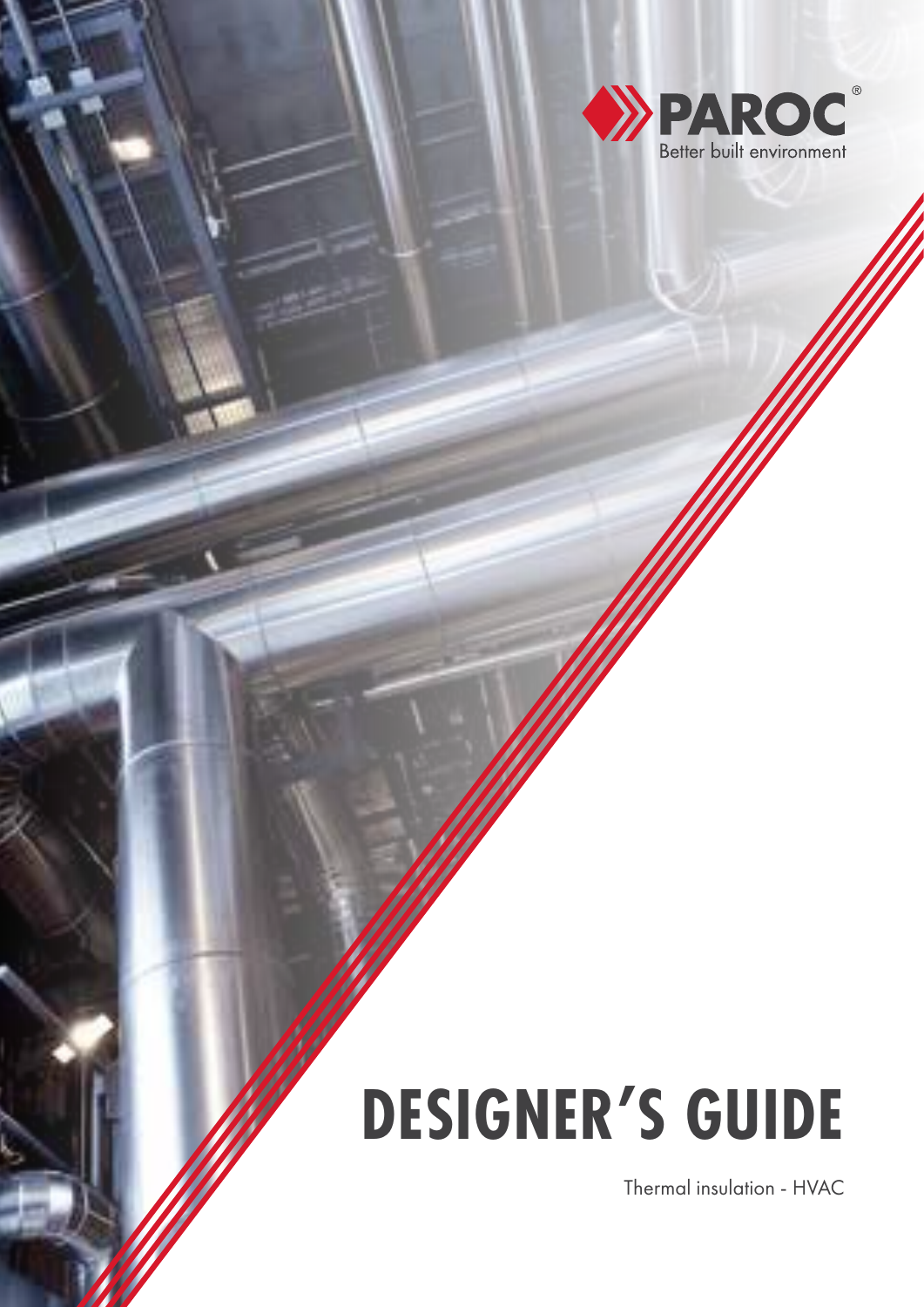

### TABLE OF CONTENTS

| Technical and sustainability requirements - insulation material selection. 3 |  |
|------------------------------------------------------------------------------|--|
| Selection of insulation thickness - applicable regulations 4                 |  |
|                                                                              |  |
|                                                                              |  |
|                                                                              |  |
| Pipework installations - recommended products and solutions  14              |  |
|                                                                              |  |
|                                                                              |  |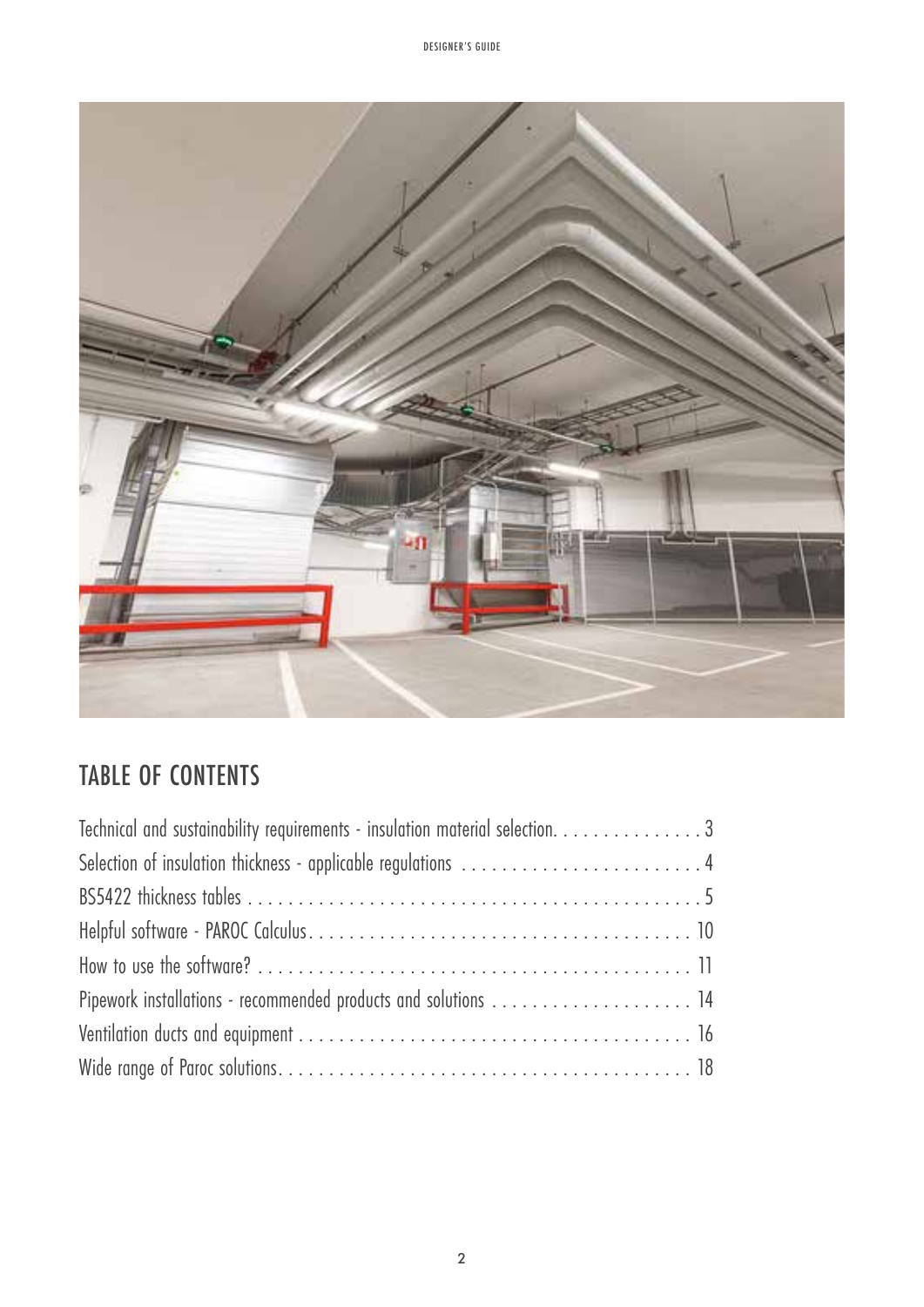





# TECHNICAL AND SUSTAINABILITY REQUIREMENTS - INSULATION MATERIAL SELECTION

**Would you like to specify non-combustible insulation that will not contribute to a fire? Would you like chemically inert insulation to help reduce the potential for pipework corrosion?**

PAROC stone wool insulation satisfies these requirements, providing thermal, condensation, fire and acoustic benefits all in one product.

PAROC stone wool is CE marked, responsibly sourced and can be supplied with BES 6001 certification, Environmental Product Declaration and Eurofins Gold for Indoor Air Comfort.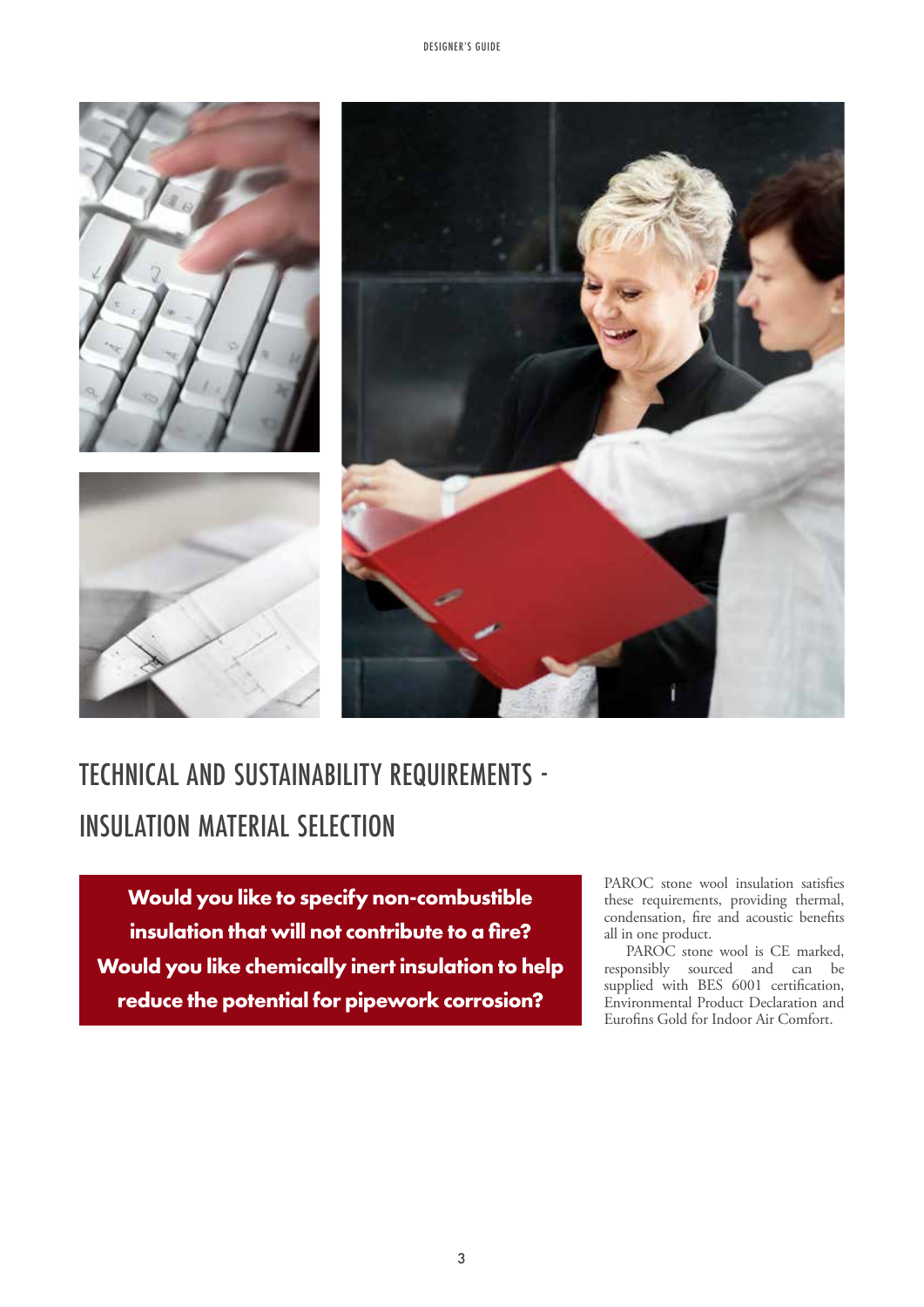

### SELECTION OF INSULATION THICKNESS - APPLICABLE REGULATIONS

**BS5422:2009: "Method for specifying thermal insulating materials for pipes, tanks, vessels, ductwork & equipment operating within temperature range minus 40 °C to plus 700 °C."** 

BS5422:2009 was issued in January 2009 to replace the previous version of the standard issued in 2001. The latest version of the standard shows some changes to the previous version – the insulation thicknesses shown in the various tables now reflect more the "practical limits" for the applications given. The 2009 version of this standard

is now more relevant to H&V and Process Plant insulation work carried out in the UK and is in accordance with Part L of the Building Regulations.

Pipework insulated with the<br>propriate insulation thicknesses appropriate shown in this standard is eligible for consideration under the ECA (Enhanced Capital Allowances) Scheme.

The standard itself is intended to cover a range of thermal insulating materials that can be used in these applications. This particular guide shows a selection of the prescribed thicknesses of Paroc Stone Wool Insulation that should be used to conform to this standard.

It should be recognised that BS5422 is not a prescriptive document and there may be several reasons why insulation of such equipment as described above is required. The criteria involved in any particular case may not conform exactly to those shown in the tables and specifiers should take care to interpret the information accordingly.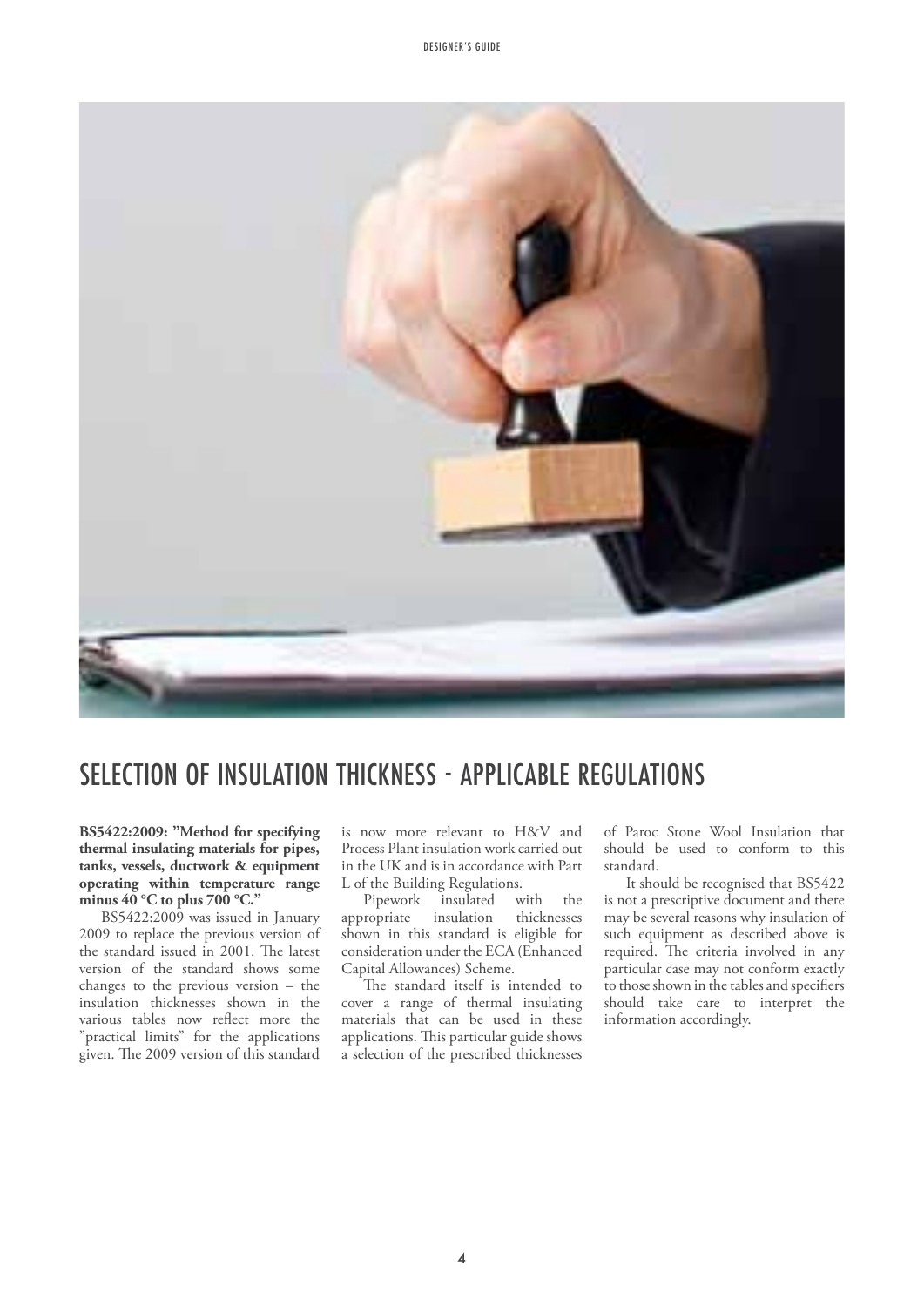# TABLE 10 ACC. BS5422:2009

Practical/applicable thickness of insulation for cooled and chilled water systems to control heat gain – Low emissivity outer surfaces e = 0.05

#### **PAROC HVAC SECTION ALUCOAT T PAROC PRO SECTION 100**

| <b>OUTSIDE DIAMETER</b>                                                   | Temperature of the content (°C)           |                                                  |                                           |                                                  |                                           |                                                  |  |
|---------------------------------------------------------------------------|-------------------------------------------|--------------------------------------------------|-------------------------------------------|--------------------------------------------------|-------------------------------------------|--------------------------------------------------|--|
| OF STEEL PIPE ON                                                          | 10 <sup>°</sup>                           |                                                  |                                           | 5 <sup>5</sup>                                   |                                           | $\mathbf{0}$                                     |  |
| <b>WHICH INSULATION</b><br><b>THICKNESS HAS</b><br><b>BEEN BASED (mm)</b> | <b>Thickness</b><br>of insulation<br>(mm) | <b>Maximum</b><br>permissible heat<br>gain (W/m) | <b>Thickness</b><br>of insulation<br>(mm) | <b>Maximum</b><br>permissible heat<br>gain (W/m) | <b>Thickness</b><br>of insulation<br>(mm) | <b>Maximum</b><br>permissible heat<br>gain (W/m) |  |
| 17.2                                                                      | 20                                        | 2.48                                             | 20                                        | 2.97                                             | 25                                        | 3.47                                             |  |
| 21.3                                                                      | 20                                        | 2.72                                             | 20                                        | 3.27                                             | 25                                        | 3.81                                             |  |
| 26.9                                                                      | 20                                        | 3.05                                             | 25                                        | 3.58                                             | 25                                        | 4.18                                             |  |
| 33.7                                                                      | 20                                        | 3.41                                             | 25                                        | 4.01                                             | 30                                        | 4.60                                             |  |
| 42.4                                                                      | 20                                        | 3.86                                             | 25                                        | 4.53                                             | 30                                        | 5.11                                             |  |
| 48.3                                                                      | 20                                        | 4.11                                             | 25                                        | 4.82                                             | 30                                        | 5.45                                             |  |
| 60.3                                                                      | 20                                        | 4.78                                             | 25                                        | 5.48                                             | 40                                        | 6.17                                             |  |
| 76.1                                                                      | 25                                        | 5.51                                             | 30                                        | 6.30                                             | 40                                        | 6.70                                             |  |
| 88.9                                                                      | 25                                        | 6.17                                             | 30                                        | 6.90                                             | 40                                        | 7.77                                             |  |
| 114.3                                                                     | 25                                        | 7.28                                             | 30                                        | 8.31                                             | 40                                        | 9.15                                             |  |
| 139.7                                                                     | 25                                        | 8.52                                             | 30                                        | 9.49                                             | 40                                        | 10.45                                            |  |
| 168.3                                                                     | 25                                        | 9.89                                             | 30                                        | 10.97                                            | 40                                        | 11.86                                            |  |
| 219.1                                                                     | 30                                        | 12.27                                            | 30                                        | 13.57                                            | 40                                        | 14.61                                            |  |
| 273.0                                                                     | 30                                        | 14.74                                            | 40                                        | 16.28                                            | 40                                        | 17.48                                            |  |

NOTE 1: Insulation thicknesses in this table have been calculated according to BS EN ISO 12241:1998 using standardized assumptions: horizontal pipe at t °C in still air at 25 °C, emissivity of outer surface of insulated system as specified.

NOTE 2: Thicknesses derived solely against the criteria noted in this table may not necessarily satisfy other design requirements such as control of condensation.

NOTE 3: Heat gain relates to the specified thickness and temperature.

NOTE 4: Actual thickness required may be lower than shown in table, however the thickness shown is the nearest practically available thickness for that pipe size.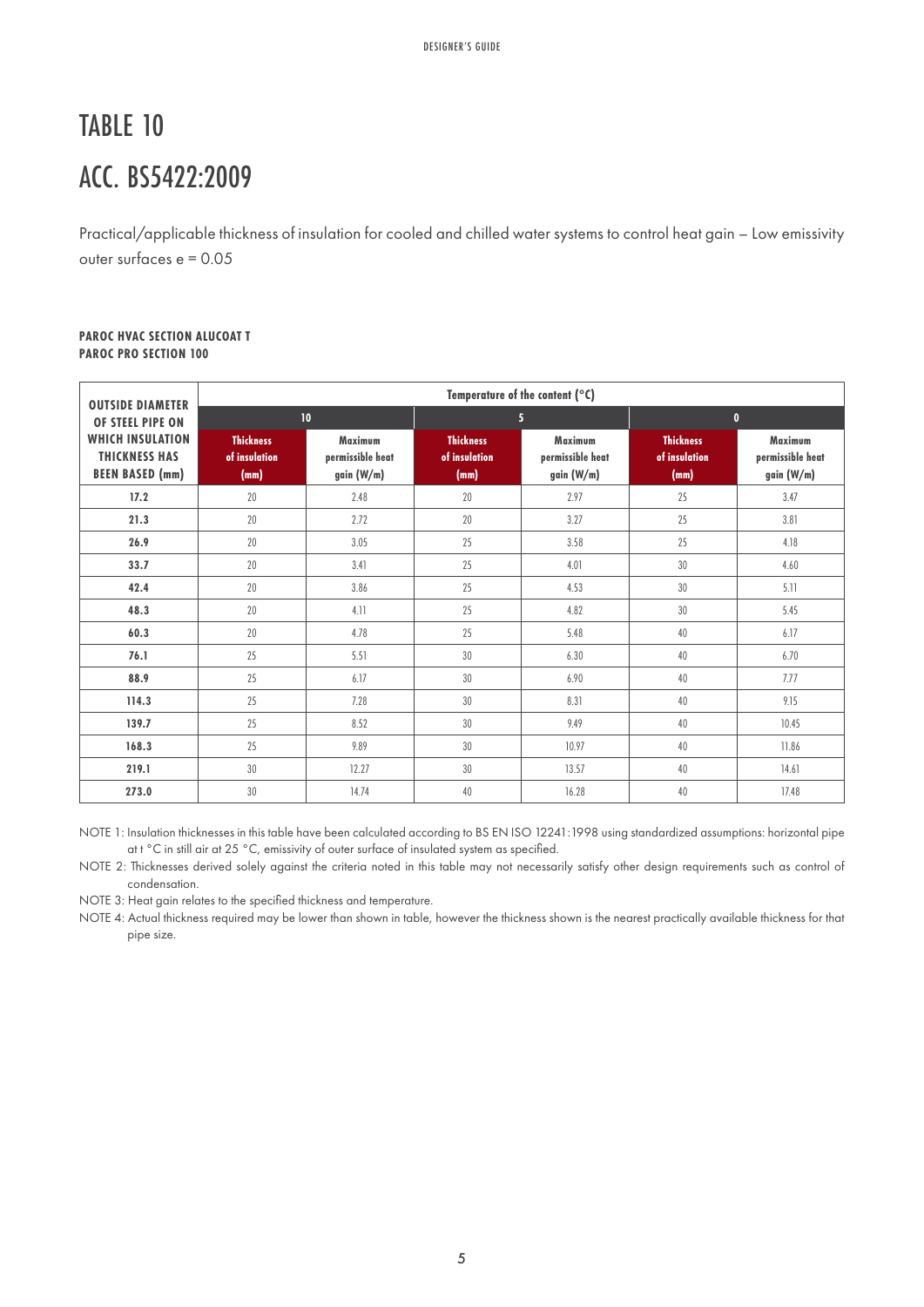# TABLE 15 ACC. BS5422:2009

Practical/applicable thickness of insulation for non-domestic heating services to control heat loss – Low emissivity outer surfaces e = 0.05

#### **PAROC HVAC SECTION ALUCOAT T PAROC PRO SECTION 100**

| <b>OUTSIDE DIAMETER</b>                                                   |                                           |                           | Temperature of the content (°C)           |                           |                                           |                           |  |
|---------------------------------------------------------------------------|-------------------------------------------|---------------------------|-------------------------------------------|---------------------------|-------------------------------------------|---------------------------|--|
| OF STEEL PIPE ON                                                          |                                           | 75                        | 100                                       |                           |                                           | 125                       |  |
| <b>WHICH INSULATION</b><br><b>THICKNESS HAS</b><br><b>BEEN BASED (mm)</b> | <b>Thickness of</b><br>insulation<br>(mm) | Max<br>heat loss<br>(W/m) | <b>Thickness of</b><br>insulation<br>(mm) | Max<br>heat loss<br>(W/m) | <b>Thickness of</b><br>insulation<br>(mm) | Max<br>heat loss<br>(W/m) |  |
| 17.2                                                                      | 20                                        | 8.90                      | 20                                        | 13.34                     | 20                                        | 17.92                     |  |
| 21.3                                                                      | 30                                        | 9.28                      | 30                                        | 13.56                     | 25                                        | 18.32                     |  |
| 26.9                                                                      | 30                                        | 10.06                     | 40                                        | 13.83                     | 40                                        | 18.70                     |  |
| 33.7                                                                      | 40                                        | 11.07                     | 50                                        | 14.39                     | 50                                        | 19.02                     |  |
| 42.4                                                                      | 40                                        | 12.30                     | 50                                        | 15.66                     | 60                                        | 19.25                     |  |
| 48.3                                                                      | 40                                        | 12.94                     | 50                                        | 16.67                     | 60                                        | 20.17                     |  |
| 60.3                                                                      | 40                                        | 14.45                     | 50                                        | 18.25                     | 70                                        | 21.96                     |  |
| 76.1                                                                      | 50                                        | 16.35                     | 60                                        | 20.42                     | 70                                        | 24.21                     |  |
| 88.9                                                                      | 50                                        | 17.91                     | 60                                        | 22.09                     | 70                                        | 25.99                     |  |
| 114.3                                                                     | 50                                        | 20.77                     | 60                                        | 25.31                     | 80                                        | 29.32                     |  |
| 139.7                                                                     | 50                                        | 23.71                     | 70                                        | 28.23                     | 80                                        | 32.47                     |  |
| 168.3                                                                     | 50                                        | 26.89                     | 70                                        | 31.61                     | 100                                       | 36.04                     |  |
| 219.1                                                                     | 50                                        | 32.54                     | 70                                        | 37.66                     | 100                                       | 42.16                     |  |
| 273.0                                                                     | 50                                        | 38.83                     | 70                                        | 43.72                     | 100                                       | 48.48                     |  |

NOTE 1: Insulation thicknesses in this table have been calculated according to BS EN ISO 12241:1998 using standardized assumptions: horizontal pipe in still air at 15 °C at t °C, emissivity of outer surface of insulated system as specified.

NOTE 2: Heat loss relates to the specified thickness and temperature.

NOTE 3: The thicknesses in this table are applicable to pipes serving commercial solar hot water panels.

NOTE 4: Actual thickness required may be lower than shown in table, however the thickness shown is the nearest practically available thickness for that pipe size.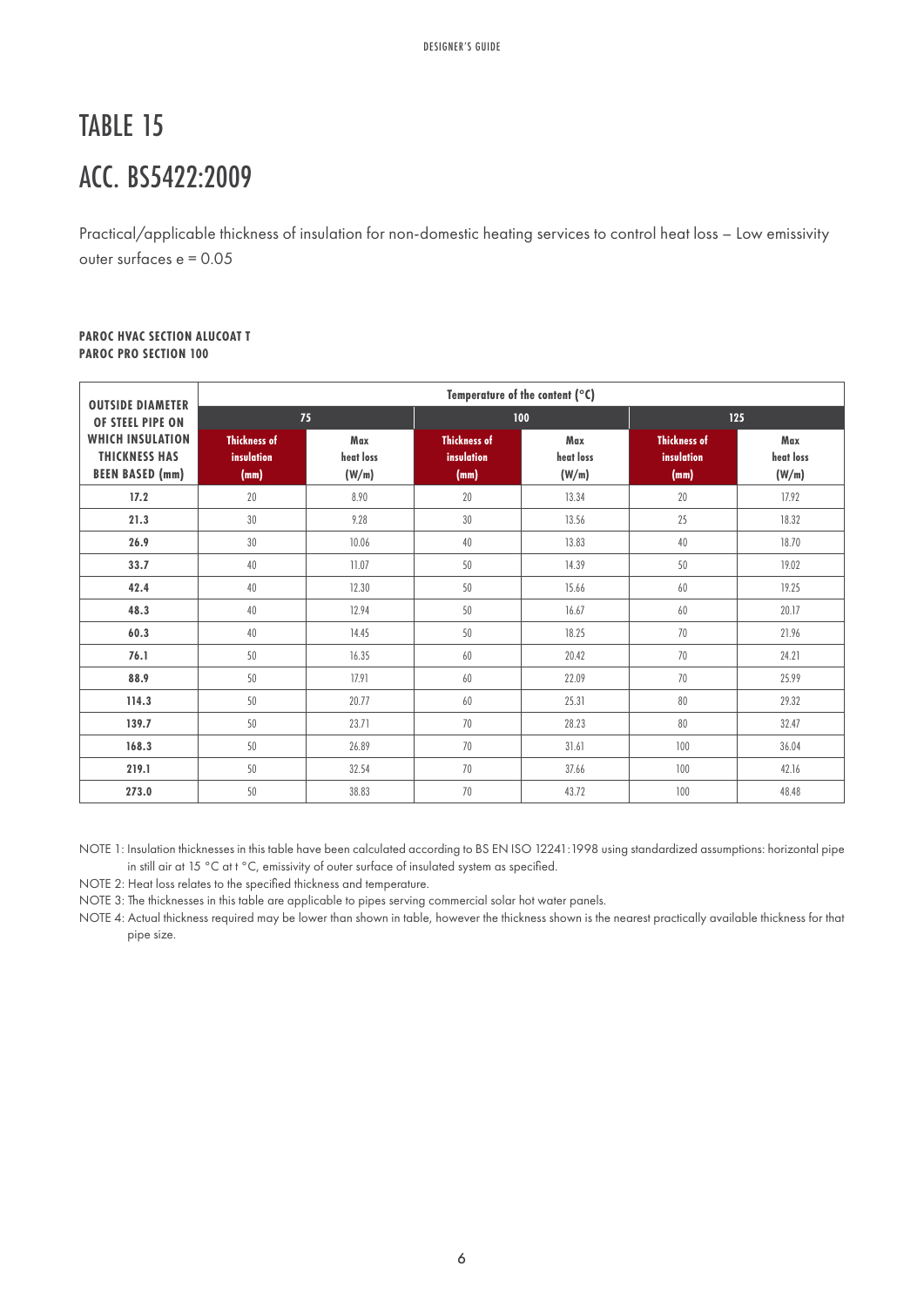# TABLE 17 ACC. BS5422:2009

Practical/applicable thickness of insulation for non-domestic hot water service areas to control heat loss – Low emissivity outer surfaces e = 0.05

### **PAROC HVAC SECTION ALUCOAT T PAROC PRO SECTION 100**

| <b>OUTSIDE DIAMETER OF STEEL PIPE</b><br>ON WHICH INSULATION THICKNESS<br><b>HAS BEEN BASED (mm)</b> | <b>Thickness</b><br>of insulation<br>(mm) | <b>Maximum Permissible</b><br><b>Heat loss</b><br>(W/m) |
|------------------------------------------------------------------------------------------------------|-------------------------------------------|---------------------------------------------------------|
| 17.2                                                                                                 | 25                                        | 6.60                                                    |
| 21.3                                                                                                 | 25                                        | 7.13                                                    |
| 26.9                                                                                                 | 30                                        | 7.83                                                    |
| 33.7                                                                                                 | 30                                        | 8.62                                                    |
| 42.4                                                                                                 | 30                                        | 9.72                                                    |
| 48.3                                                                                                 | 40                                        | 10.21                                                   |
| 60.3                                                                                                 | 40                                        | 11.57                                                   |
| 76.1                                                                                                 | 40                                        | 13.09                                                   |
| 88.9                                                                                                 | 40                                        | 14.58                                                   |
| 114.3                                                                                                | 40                                        | 17.20                                                   |
| 139.7                                                                                                | 40                                        | 19.65                                                   |
| 168.3                                                                                                | 40                                        | 22.31                                                   |
| 219.1                                                                                                | 40                                        | 27.52                                                   |
| 273.0                                                                                                | 40                                        | 32.40                                                   |

NOTE 1: Insulation thicknesses in this table have been calculated according to BS EN ISO 12241:1998 using standardized assumptions: horizontal pipe at 60 °C in still air at 15 °C, emissivity of outer surface of insulated system as specified.

NOTE 2: Heat loss relates to the specified thickness and temperature.

NOTE 3: Actual thickness required may be lower than shown in table, however the thickness shown is the nearest practically available thickness for that pipe size.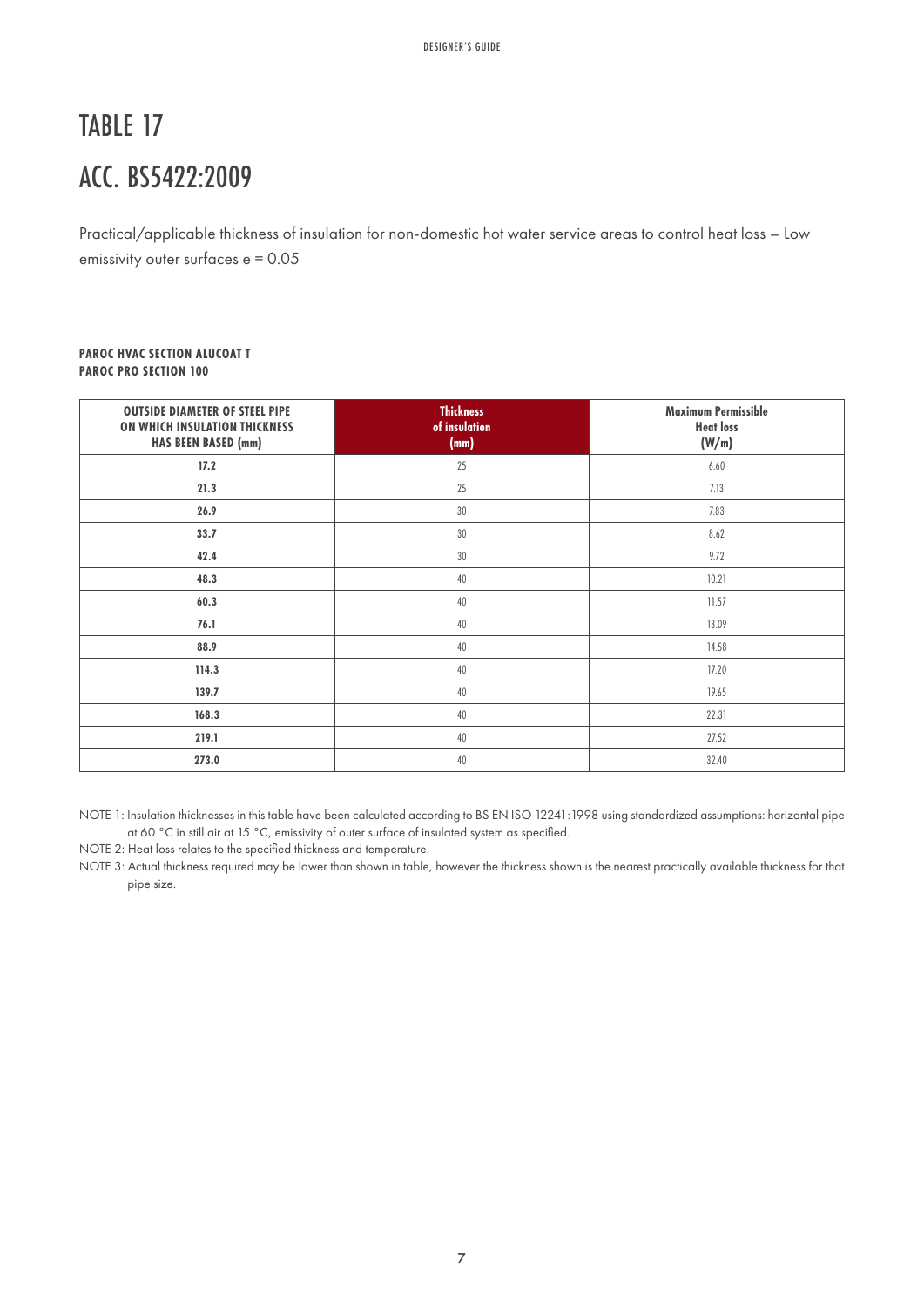# TABLE 12 ACC. BS5422:2009

Practical/available minimum insulation thickness for condensation control on ductwork carrying chilled air in ambient conditions: indoor still air temperature +25 °C, relative humidity 80%, dewpoint temperature 21.3 °C

### **PAROC HVAC LAMELLA MAT ALUCOAT**

| <b>MINIMUM AIR TEMPERATURE</b> | <b>Emissivity</b>            |                |      |  |  |
|--------------------------------|------------------------------|----------------|------|--|--|
| <b>INSIDE THE DUCT</b>         | 0.05                         | 0.44           | 0.90 |  |  |
| ior                            | Thickness of insulation (mm) |                |      |  |  |
|                                | 30                           | $\overline{2}$ |      |  |  |
| 10                             | 50                           | 30             |      |  |  |
|                                |                              | 4(             | 30   |  |  |
|                                | 80                           | 60             |      |  |  |

#### **ICEROCK DUCTWRAP ICEROCK DUCTSLAB**

| <b>MINIMUM AIR TEMPERATURE</b>         |                                     | <b>Emissivity</b> |      |  |
|----------------------------------------|-------------------------------------|-------------------|------|--|
| <b>INSIDE THE DUCT</b><br>$\mathbf{C}$ | 0.05                                | 0.44              | 0.90 |  |
|                                        | <b>Thickness of insulation (mm)</b> |                   |      |  |
|                                        |                                     | $^{\circ}$        |      |  |
| 10                                     | 40                                  | $^{\circ}$        |      |  |
|                                        |                                     | 40                |      |  |
|                                        |                                     |                   |      |  |

NOTE 1: Thicknesses given are calculated in accordance with BS EN ISO 12241:1998 based on 0.6 m vertical flat surface of rectangular duct but are also adequate for horizontal surfaces.

NOTE 2: Thicknesses given are calculated specifically against the criteria noted in the table. These thicknesses may not satisfy other design requirements.

NOTE 3: Refer to Annex B, Table B.1 for surface emissivities of common finishing materials. In situations where the ambient air temperature is greater than 25 °C and/or the relative humidity exceeds 80%, these thicknesses will not be sufficient to control condensation.

NOTE 4: Actual thickness required may be lower than shown in table, however the thickness shown is the nearest practically available thickness for that pipe size.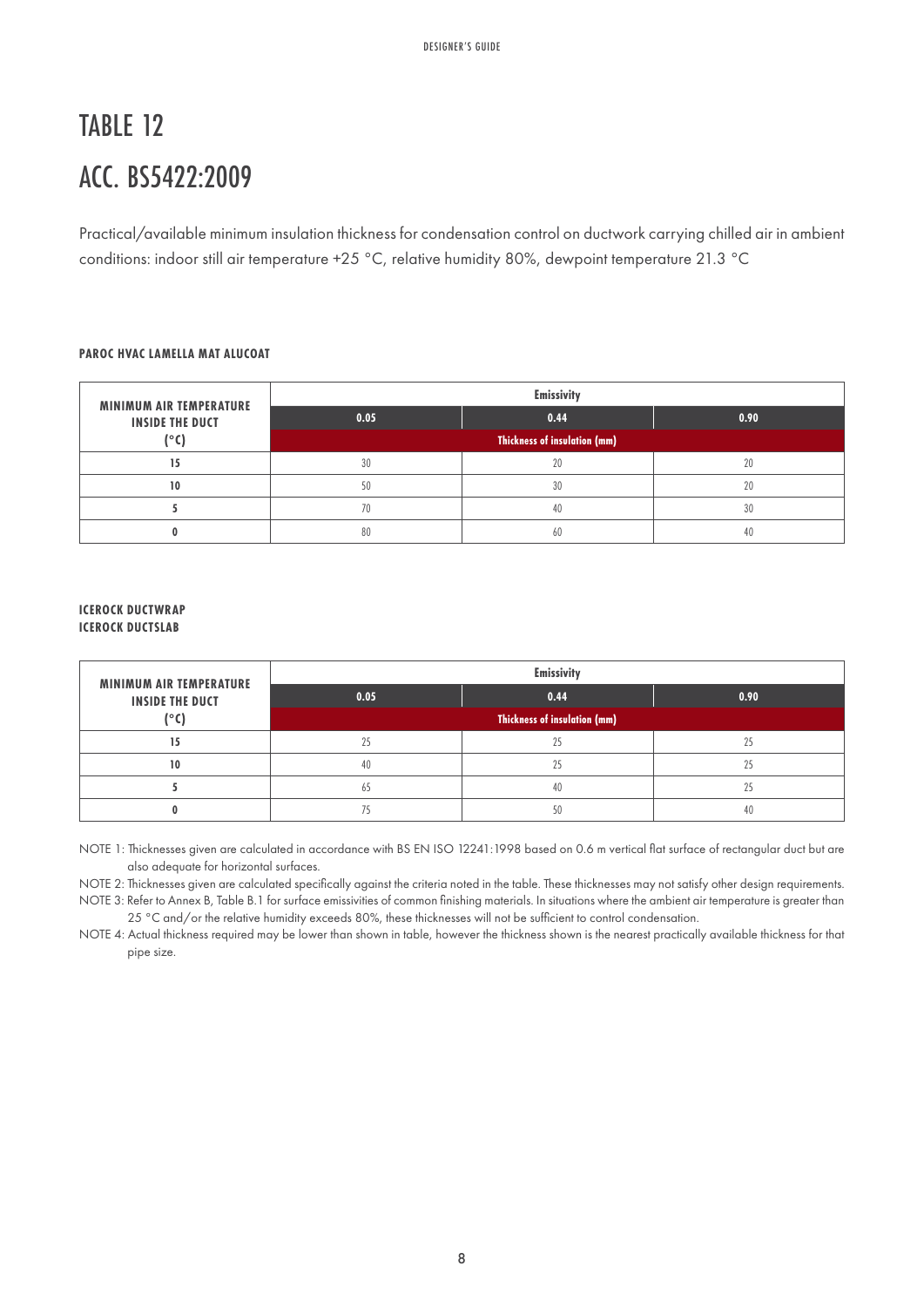### TABLE 13 - ACC. BS5422:2009

Practical/applicable thickness of insulation for ductwork carrying warm air to control heat loss

### **PAROC PRO LAMELLA MAT ALUCOAT**

|                                     | <b>Emissivity</b>                                 |       |  |  |  |
|-------------------------------------|---------------------------------------------------|-------|--|--|--|
| 0.05                                | 0.44                                              | 0.90  |  |  |  |
|                                     | Maximum Permissible Heat Loss (W/m <sup>2</sup> ) |       |  |  |  |
| 16.34                               | 16.34                                             | 16.34 |  |  |  |
| <b>Thickness of insulation (mm)</b> |                                                   |       |  |  |  |
| 60                                  | 60                                                | 60    |  |  |  |

#### **ICEROCK DUCTWRAP, ICEROCK DUCTSLAB**

| <b>Emissivity</b>                                 |       |       |  |  |  |
|---------------------------------------------------|-------|-------|--|--|--|
| 0.05                                              | 0.44  | 0.90  |  |  |  |
| Maximum Permissible Heat Loss (W/m <sup>2</sup> ) |       |       |  |  |  |
| 16.34                                             | 16.34 | 16.34 |  |  |  |
| <b>Thickness of insulation (mm)</b>               |       |       |  |  |  |
| 50                                                | 50    | 50    |  |  |  |

NOTE 1: Heat loss relates to the specified thickness and temperature.

NOTE 2: Insulation thicknesses in this table have been calculated according to BS EN ISO 12241:1998 using standardized assumptions: horizontal duct at 35 °C, with 600 mm vertical sidewall in still air at 15 °C, emissivity of outer surface of insulated system as specified.

NOTE 3: Actual thickness required may be lower than shown in table, however the thickness shown is the nearest practically available thickness for that pipe size.

### TABLE 14 - ACC. BS5422:2009

Practical/applicable thickness of insulation for chilled and dual-purpose ducting to control heat transfer

### **PAROC PRO LAMELLA MAT ALUCOAT**

| <b>Emissivity</b>                                 |      |      |  |  |  |
|---------------------------------------------------|------|------|--|--|--|
| 0.05                                              | 0.44 | 0.90 |  |  |  |
| Maximum Permissible Heat Gain (W/m <sup>2</sup> ) |      |      |  |  |  |
| 6.45                                              | 6.45 | 6.45 |  |  |  |
| <b>Thickness of insulation (mm)</b>               |      |      |  |  |  |
| 100                                               | 100  | 100  |  |  |  |

#### **ICEROCK DUCTWRAP, ICEROCK DUCTSLAB**

| <b>Emissivity</b>                   |                                                   |      |  |  |  |
|-------------------------------------|---------------------------------------------------|------|--|--|--|
| 0.05                                | 0.44                                              | 0.90 |  |  |  |
|                                     | Maximum Permissible Heat Gain (W/m <sup>2</sup> ) |      |  |  |  |
| 6.45                                | 6.45                                              | 6.45 |  |  |  |
| <b>Thickness of insulation (mm)</b> |                                                   |      |  |  |  |
| 80                                  | 90                                                | 90   |  |  |  |

NOTE 1: Heat loss relates to the specified thickness and temperature.

NOTE 2: Insulation thicknesses in this table have been calculated according to BS EN ISO 12241:1998 using standardized assumptions: horizontal duct at 13 °C, with 600 mm vertical sidewall in still air at 25 °C, emissivity of outer surface of insulated system as specified.

NOTE 3: Thicknesses derived solely against the criteria noted in this table may not necessarily satisfy other design requirements such as control of condensation.

NOTE 4: Actual thickness required may be lower than shown in table, however the thickness shown is the nearest practically available thickness for that pipe size.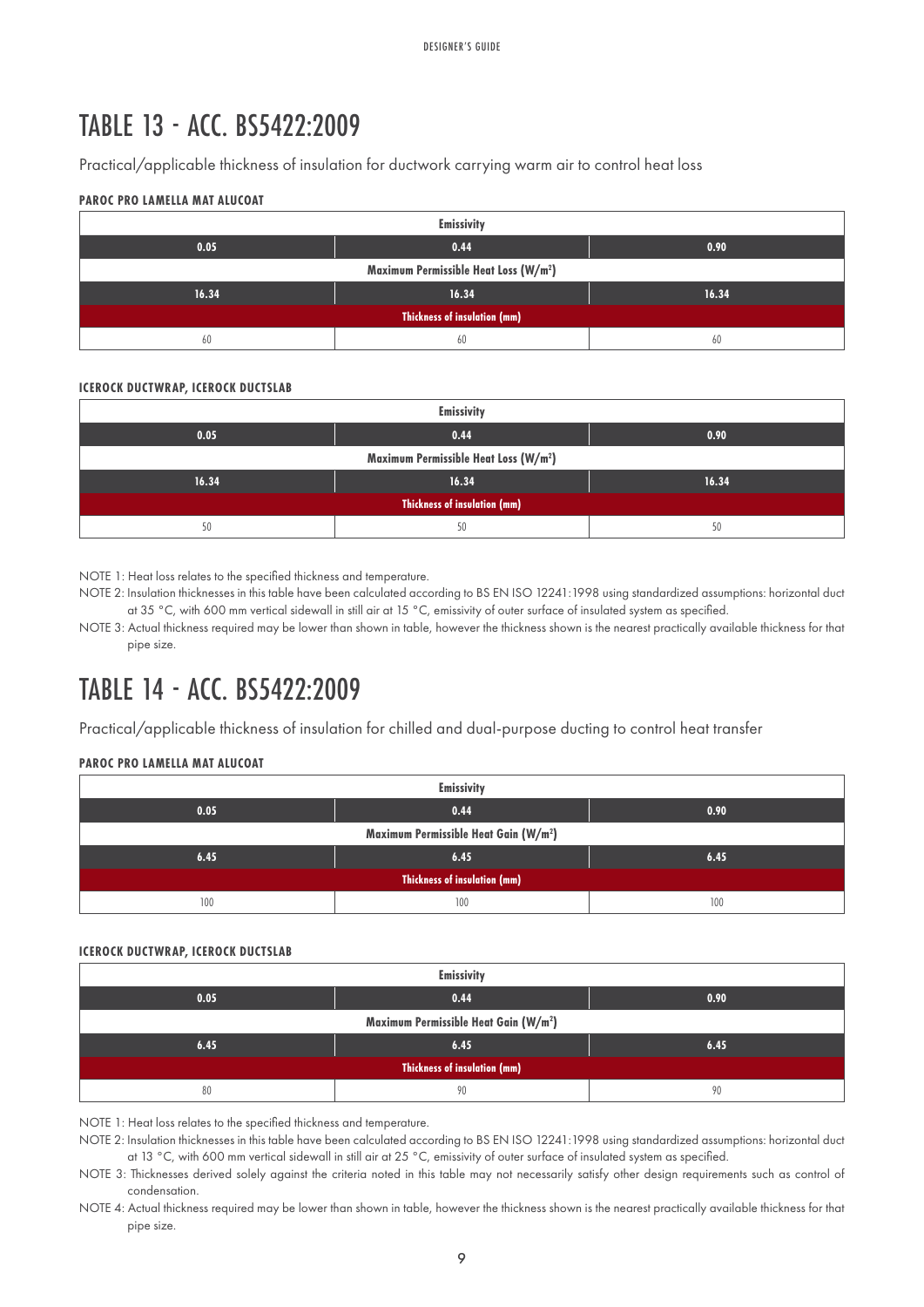### HELPFUL SOFTWARE - PAROC CALCULUS

In order to make it easier for designers to select the appropriate type and thickness of insulation for HVAC systems, as well as industrial insulations, Paroc provides a free-of-charge, specialist software for computing parameters of technical insulation, PAROC Calculus. It is a tool that enables the selection of an optimum solution for many types of structures, including heating pipelines, ventilation ducts, flat surfaces, and tanks.<br>PAROC Calculus

Calculus conducts calculations on the basis of the formulas presented in the standard EN ISO 12241. The software makes it possible to take into account a number of design factors, such as material and physical dimensions of insulated elements (length, width, thickness, diameter), element type, and temperature of contents (including delivered final temperature), insulation material and thickness, as well as environmental conditions: ambient temperature, wind speed, and relative air humidity.

PAROC Calculus offers a couple of further unique functionalities. The software makes it possible, among other things, to calculate the energy consumption costs on the basis of specific energy sources and unit rates, estimate  $CO<sub>2</sub>$  emission reduction level owing to a given insulation, and calculate a freezing time or temperature decrease in cold ambient conditions.



**PAROC Calculus** enables the selection of an optimum solution for many types of structures, including heating pipelines, ventilation ducts, flat surfaces and tanks.



**http://www.paroc.co.uk/tools-and-documents/calculators**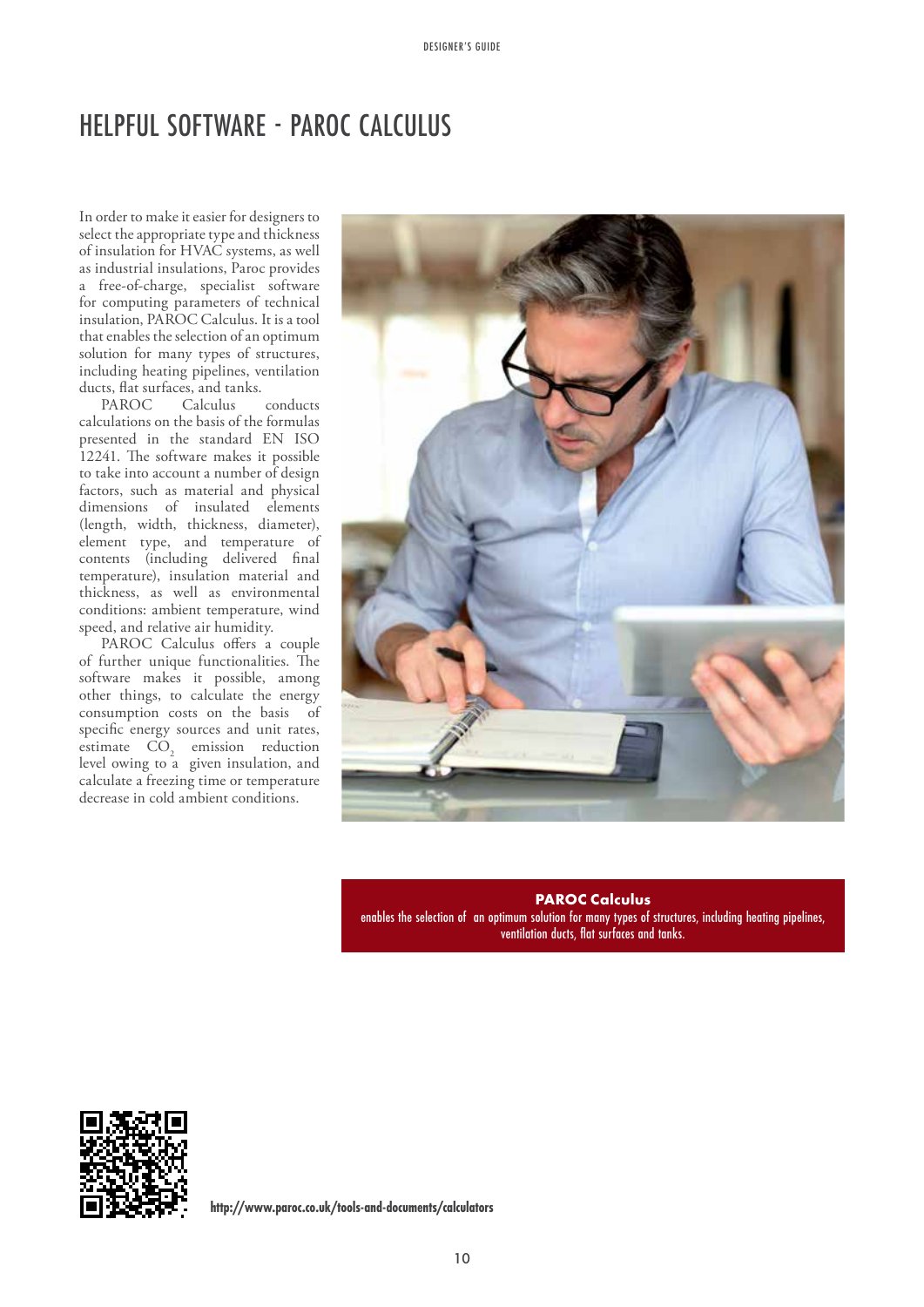### HOW TO USE THE SOFTWARE?

After starting the software, a window is displayed where you can enter information about the design calculations. The information entered here will be visible on the printout.

| Object nome Calculation 1 |      |      |              |                  | Tools<br><b>STARR</b> |
|---------------------------|------|------|--------------|------------------|-----------------------|
| Select object             |      |      |              |                  |                       |
|                           |      | v.H  |              |                  |                       |
| Flat Surface              | Pipe | Duch | Craylar Tank | Rectangular Tonk |                       |
|                           |      |      |              |                  |                       |
| <b>Basic info</b>         |      |      |              |                  |                       |
| Inculation                |      |      |              |                  |                       |

First, you should select an object to be insulated. We can perform calculations for: flat surfaces, pipelines, circular ducts, rectangular ducts, circular tanks and rectangular tanks.

| Pipe.                                                                                            | Tools                                                        | o.                 |
|--------------------------------------------------------------------------------------------------|--------------------------------------------------------------|--------------------|
| Calculate temperature change Calculate freezing Calculate energy consumption Add end temperature | Unit type                                                    | $m^{\gamma}$       |
| Outer diameter<br><b>Inches</b><br>4.1<br>Steel<br>1 8000<br>$20$ <sub>mm</sub>                  | <b>Result for pipe</b><br>Heat loss<br>Unimulated heat loss. | 14.9 W/m<br>78 W/m |
| Cernon                                                                                           | Sorface temperature<br>Univaulated surface<br>temperature    | 33.2 °C<br>100 °C  |
| Water<br>100 ℃<br>Temperature                                                                    | Devepoint<br>$-100$                                          | 9.3 °C             |
| 20 °C Ambient air valocity<br>0.10<br>Ambient temperature                                        |                                                              |                    |
| Indoor<br>$50$ %<br><b>Keletive Ikumidity</b>                                                    |                                                              |                    |
| Insulation                                                                                       |                                                              |                    |

After selecting the type of insulated object, for example, a pipe, we proceed to the following stage of calculation by pressing 2. Basic info. Optionally, by ticking a relevant box, we indicate additional values to be calculated: content temperature change, content freezing, or energy consumption. In this tab, other data about the type of the material from which the element is made should be entered, as well as data about the medium and environment.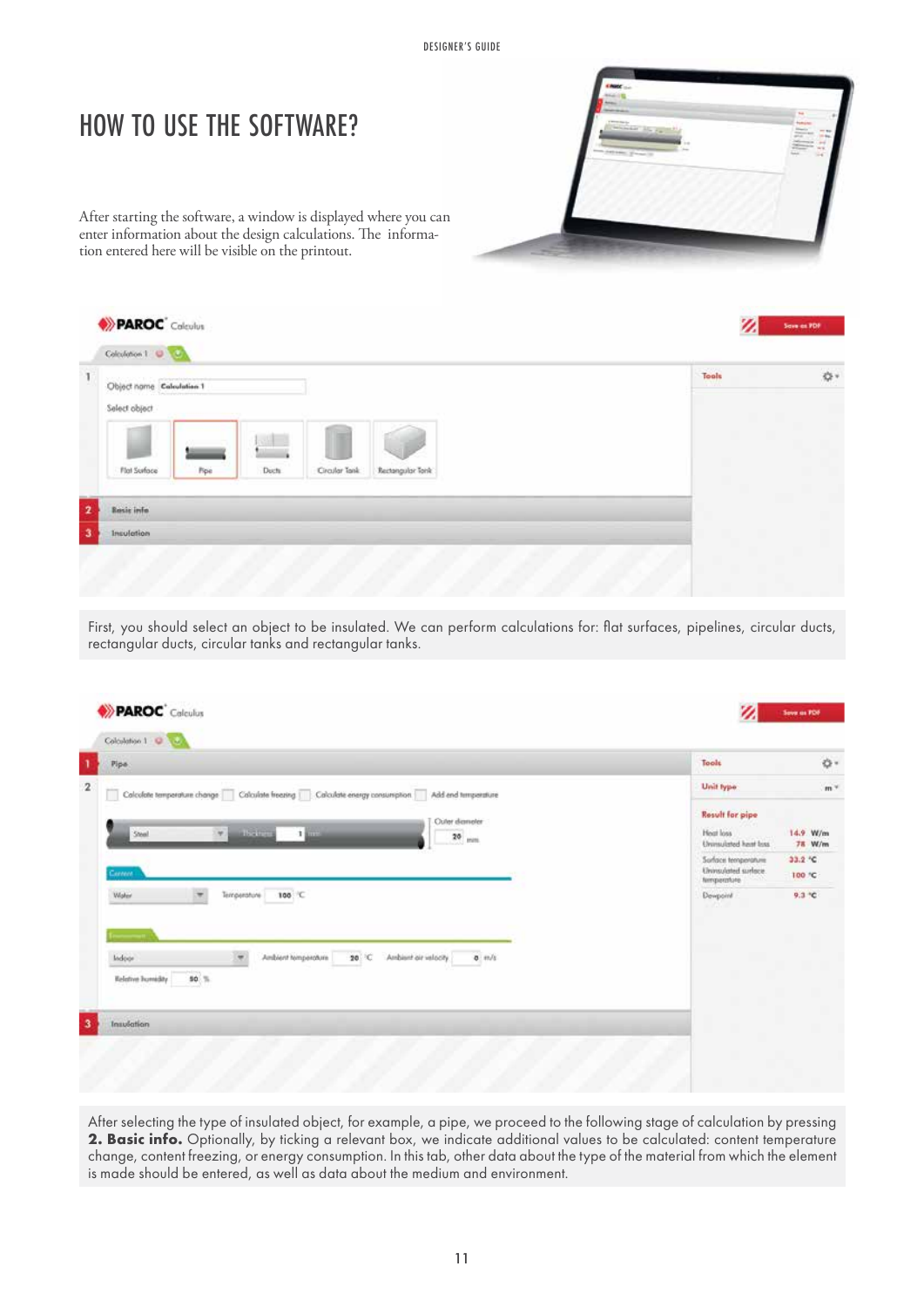| <b>Basic info</b><br>Unit type:<br><b>Result for pipe</b><br>O Additionation loyer<br>100 °C<br>Heat Toss<br>$\div$ 70 $\div$ mm<br>No insulation<br>Uninsulated heat lass<br>Surface temperature<br>Univaulated surface<br>20 mm<br>temperature | Pipe. | Tools    | ٥٠                                   |
|--------------------------------------------------------------------------------------------------------------------------------------------------------------------------------------------------------------------------------------------------|-------|----------|--------------------------------------|
|                                                                                                                                                                                                                                                  |       |          | $m +$                                |
|                                                                                                                                                                                                                                                  |       |          | 78 W/m<br>78 W/m<br>100 °C<br>100 °C |
| $\pi^-$ from<br>only<br>$Q^{\prime\prime}$<br>Clodding Select clodding restored<br>Get more information.                                                                                                                                         | 20 mm | Devgoint | 9.3 °C<br>m                          |

After pressing **3. Insulation** we go to a tab which enables us to define the type of insulation material and the insulation thickness. If we need more than one insulation layer, each subsequent layer can be added by pressing **+ Add insulation layer**. As a maximum, 5 layers can be used.

| Pipe:                                                                                                                                                | Tools                                                                                                                            | ģ.                                    |
|------------------------------------------------------------------------------------------------------------------------------------------------------|----------------------------------------------------------------------------------------------------------------------------------|---------------------------------------|
| <b>Basic info</b>                                                                                                                                    | Unit type                                                                                                                        | $m \times$                            |
| C Add insulation layer<br>29 °C =<br>$30 \times m$<br><b>PAROC</b> Pro Wired Mat 80<br>$\frac{1}{2}$<br>$20$ mm                                      | <b>Result for pipe</b><br><b>Moot loss</b><br>Uninsulated heat loss<br>Surface temperature<br>Uninsulated surface<br>temperature | 14.6 W/m<br>78 W/m<br>29 °C<br>100 °C |
| 80 mm<br>Clodding Golvanized steel plate, blank = Timisswity   0.26 = Cet more information<br>Support of cladding v Influence on heat loss<br>$10-5$ | an anna book le<br>Dowpoint<br>some                                                                                              | 9.3 °C<br>w                           |

In certain cases, e.g. where a mat was selected as the insulation material, it is necessary to use a support structure for the cladding. In such a case, we can take into account the influence of the support structure, by ticking the box **Support of cladding** and defining its influence on the final parameters of the system. Usually, a support structure increases heat losses by approx. 15–20%.

Cladding material choice is also very important, especially when defining a safe 'cold face' surface temperature. This is due to the influence of the emissivity of the cladding.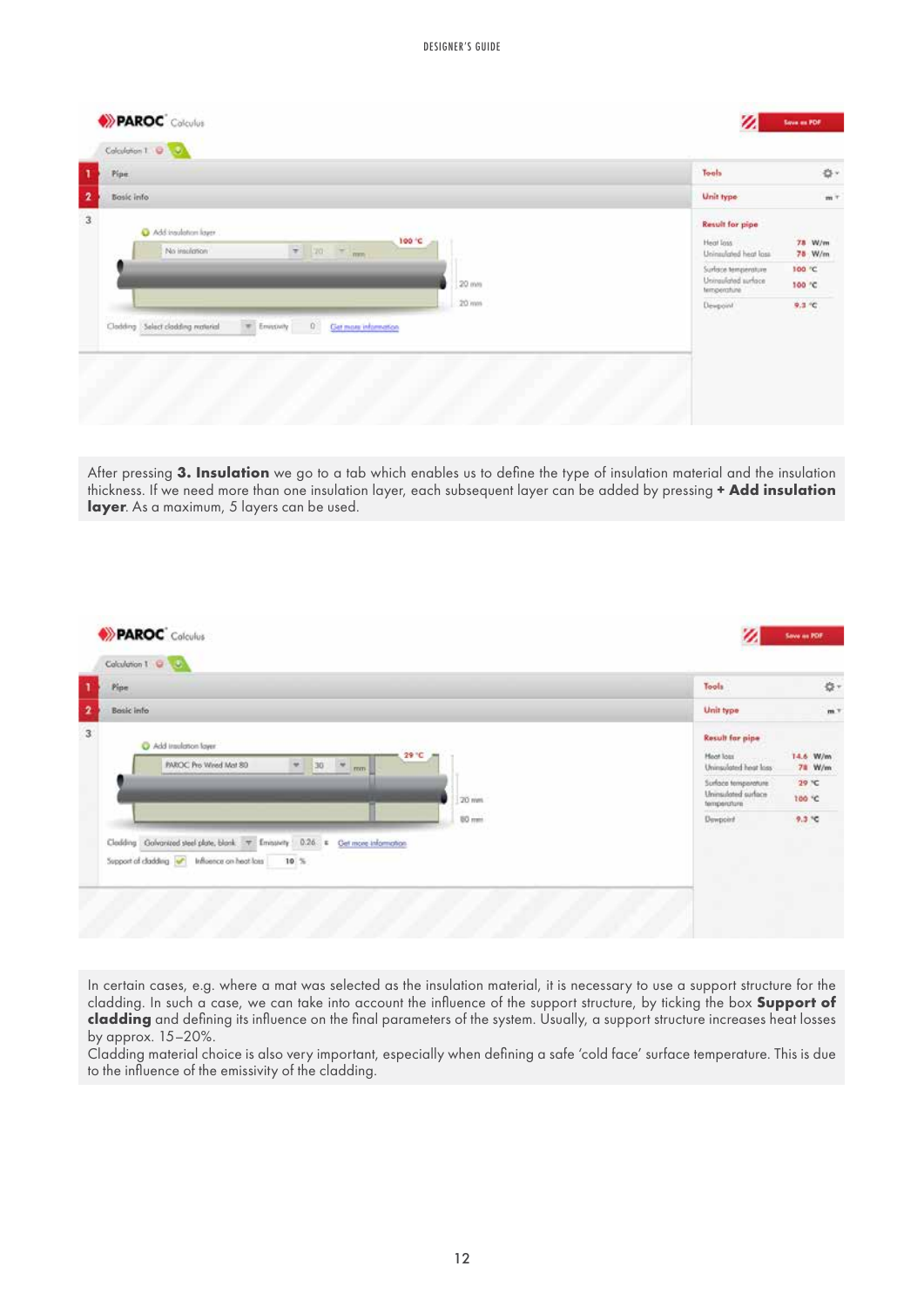| Pipe:                                                                            |                                                                                                      | Tools                                                                                                                     | o.                                      |
|----------------------------------------------------------------------------------|------------------------------------------------------------------------------------------------------|---------------------------------------------------------------------------------------------------------------------------|-----------------------------------------|
| Basic info                                                                       |                                                                                                      | Unit type                                                                                                                 | $m^{\gamma}$                            |
| Add insulation layer<br>INROC Hyac Lamella Mot AluCoot                           | 35.8 °C<br>$\begin{array}{c cc} \text{\#} & \text{20} & \text{\#} & \text{mm} \end{array}$<br>20 min | <b>Result for pipe</b><br>Heat loss<br>Uninsulated heat loss<br>Sorface temperature<br>Uninsulated surface<br>temperature | 18.4 W/m<br>78 W/m<br>35.8 °C<br>100.10 |
| $\neq$ Envisivity 0.15 € Get more information<br>Cladding No additional cladding | Devpoint                                                                                             | 9.3 °C                                                                                                                    |                                         |

If the surface or operating temperature exceeds a limit value, a pop-up warning may be displayed. This indicates that the thickness of insulation should be enhanced or that another insulation type should be selected, or that the cladding should be changed.

| Basic info<br>Unit type<br><b>Result for pipe</b><br>C Add insulation layer<br>35.8 °C<br>Heat loss<br>$20 \quad \boxed{\textcolor{red}{\forall}} \textcolor{red}{\textcolor{blue}{\textcolor{blue}{\textbf{min}}}}$<br>IWKOC Hvoc Lamella Mot AluCoot<br>÷.<br>Uninsulated heat loss<br>Sorface temperature<br>Uninsulated surface<br>20 min<br>temperature<br>$60 \text{ mm}$<br>Devpoint | Pipe: |  | <b>Tools</b>     | ğ.                            |
|---------------------------------------------------------------------------------------------------------------------------------------------------------------------------------------------------------------------------------------------------------------------------------------------------------------------------------------------------------------------------------------------|-------|--|------------------|-------------------------------|
|                                                                                                                                                                                                                                                                                                                                                                                             |       |  |                  |                               |
|                                                                                                                                                                                                                                                                                                                                                                                             |       |  |                  | 18.4 W/m<br>78 W/m<br>35.8 °C |
| $\rightarrow$<br>Enrissivity 0.15 E Get more information<br>Clodding No additional clodding                                                                                                                                                                                                                                                                                                 |       |  | 100 °C<br>9.3 °C |                               |

Calculation results are presented on an ongoing basis on the right side of the screen. They inform, among other things, about the difference between insulated and non-insulated surfaces. Final results (for multiple objects if needed) may be saved project by project, and also into a PDF for easy attachment to email etc.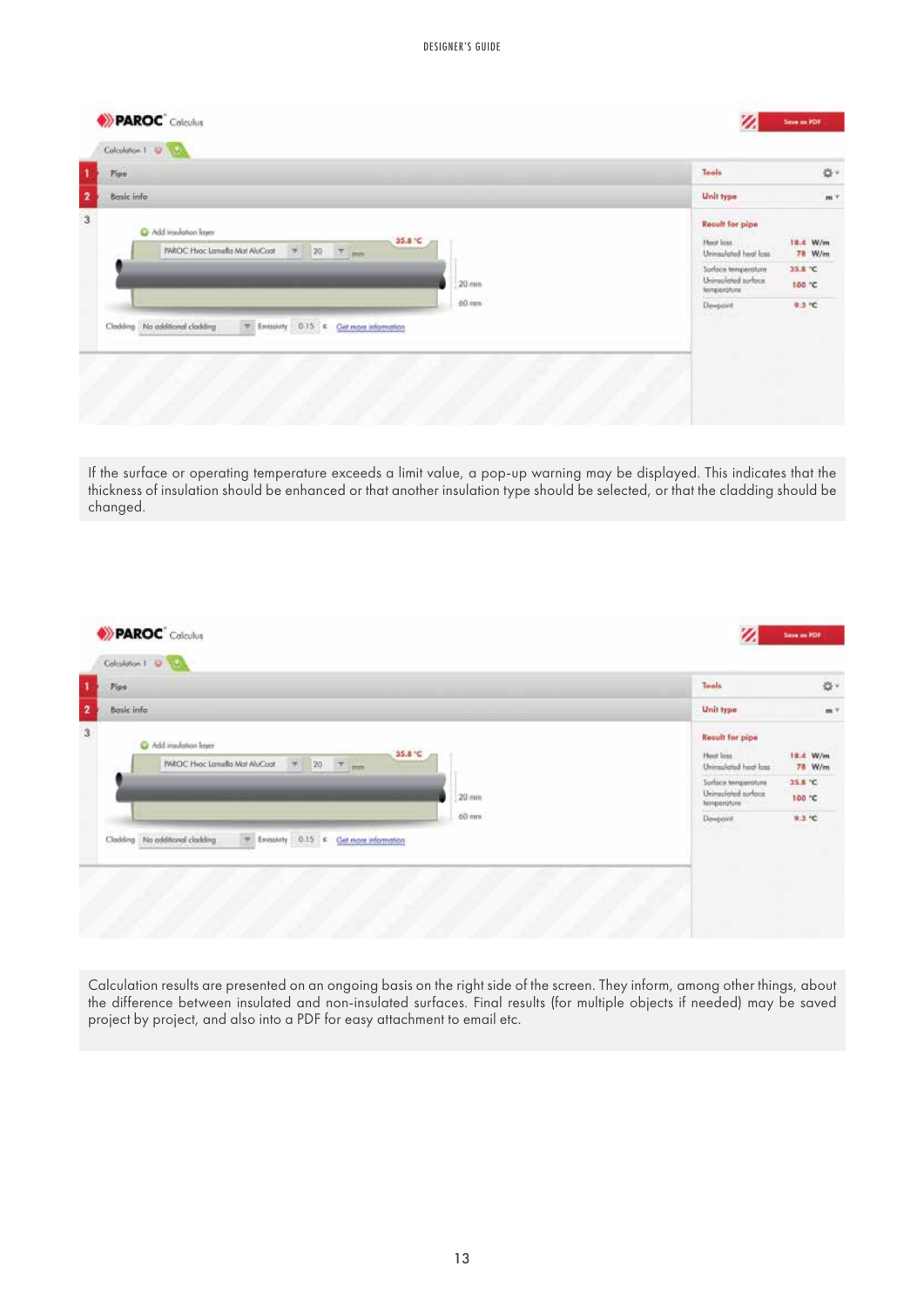### PIPEWORK INSTALLATIONS - RECOMMENDED PRODUCTS AND SOLUTIONS

### **HOT AND COLD PIPES**

Fire retardant insulation sections of stone wool PAROC Hvac Section AluCoat T, or PAROC Hvac Section GreyCoat T meet all requirements for thermal insulation and condensation insulation of pipes operating between 0 °C and 250 °C. (Alternative products are available for higher service temperatures). The facing of aluminium foil protects against moisture penetration into the insulation material.

A self-adhesive fold on the longitudinal seam facilitates quick and easy sealing the installation and creates an additional barrier against moisture.



### **PAROC HVAC SECTION ALUCOAT T**

## $C \in$



Sections designated for thermal and acoustic insulation of heating, central heating pipelines, air conditioning ducts, and some chimney ducts.

### **PAROC HVAC SECTION GREYCOAT T**





Sections designated for thermal and acoustic insulation of heating, central heating pipelines, air conditioning ducts, and some chimney ducts. The product features an additional grey lacquer coat, which gives an attractive look where the installation is visible and requires an aesthetic surface finish – e.g. in shopping malls, sports halls, or other public facilities.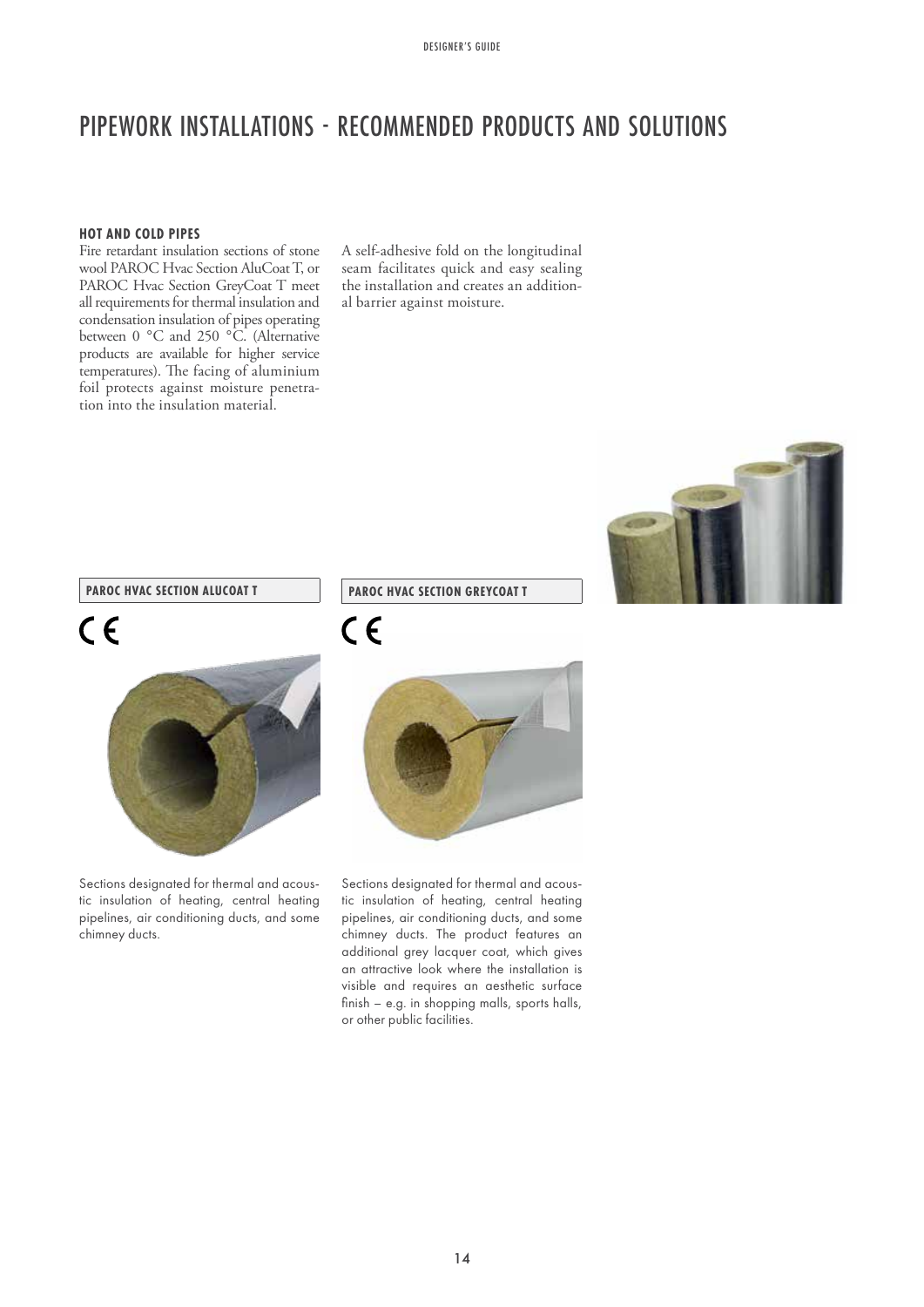### **PIPELINE BENDS**

When insulating elements of a heating or cooling installation, it is best to rely on systemic solutions which complement one another. Elbows can be protected by cutting straight insulation sections manually. However, this method has certain disadvantages, as it generates the risk of installation errors resulting in avoidable heat loss, and dust generation.

In order also to save time, it is best to use factory-made elements which ensure the best insulation solution for bends without cold bridges.



Insulation sections of stone wool covered with reinforced aluminium foil (AluCoat or GreyCoat) with integral self-adhesive tape. The solution enables precise fitting to 90 degree elbows of radius 1.5D, which significantly improves the efficiency of insulation works.

#### INSULATION SOLUTIONS FOR PIPELINES WITH THE USE OF PAROC PRODUCTS

| <b>SOLUTION</b>                | <b>PAROC HVAC</b><br><b>SECTION ALUCOAT T</b> | <b>PAROC HVAC</b><br><b>SECTION GREYCOAT T</b> | <b>PAROC HVAC</b><br><b>BEND ALUCOAT T</b> | <b>PAROC HVAC</b><br><b>BEND GREYCOAT T</b> |
|--------------------------------|-----------------------------------------------|------------------------------------------------|--------------------------------------------|---------------------------------------------|
| <b>Thickness</b>               | $20 - 120$ mm                                 | $20 - 120$ mm                                  | $20 - 100$ mm                              | $20 - 100$ mm                               |
| Internal diameter              | $12 - 273$ mm                                 | $12 - 273$ mm                                  | $15 - 168$ mm                              | 15-168 mm                                   |
| Length                         | 1200 mm                                       | 1200 mm                                        | n/a                                        | n/a                                         |
| Thermal conductivity at 10 °C  | 0.034 W/(mK)                                  | 0.034 W/(mK)                                   | 0.034 W/(mK)                               | 0.034 W/(mK)                                |
| Thermal conductivity at 40 °C  | 0.036 W/(mK)                                  | 0.036 W/(mK)                                   | 0.036 W/(mK)                               | 0.036 W/(mK)                                |
| Thermal conductivity at 50 °C  | 0.037 W/(mK)                                  | 0.037 W/(mK)                                   | 0.037 W/(mK)                               | 0.037 W/(mK)                                |
| Thermal conductivity at 100 °C | 0.044 W/(mK)                                  | 0.044 W/(mK)                                   | 0.044 W/(mK)                               | 0.044 W/(mK)                                |
| Thermal conductivity at 150 °C | 0.053 W/(mK)                                  | 0.053 W/(mK)                                   | 0.053 W/(mK)                               | 0.053 W/(mK)                                |
| Thermal conductivity at 200 °C | 0.064 W/(mK)                                  | 0.064 W/(mK)                                   | 0.064 W/(mK)                               | 0.064 W/(mK)                                |
| Thermal conductivity at 250 °C | 0.077 W/(mK)                                  | 0.077 W/(mK)                                   | 0.077 W/(mK)                               | 0.077 W/(mK)                                |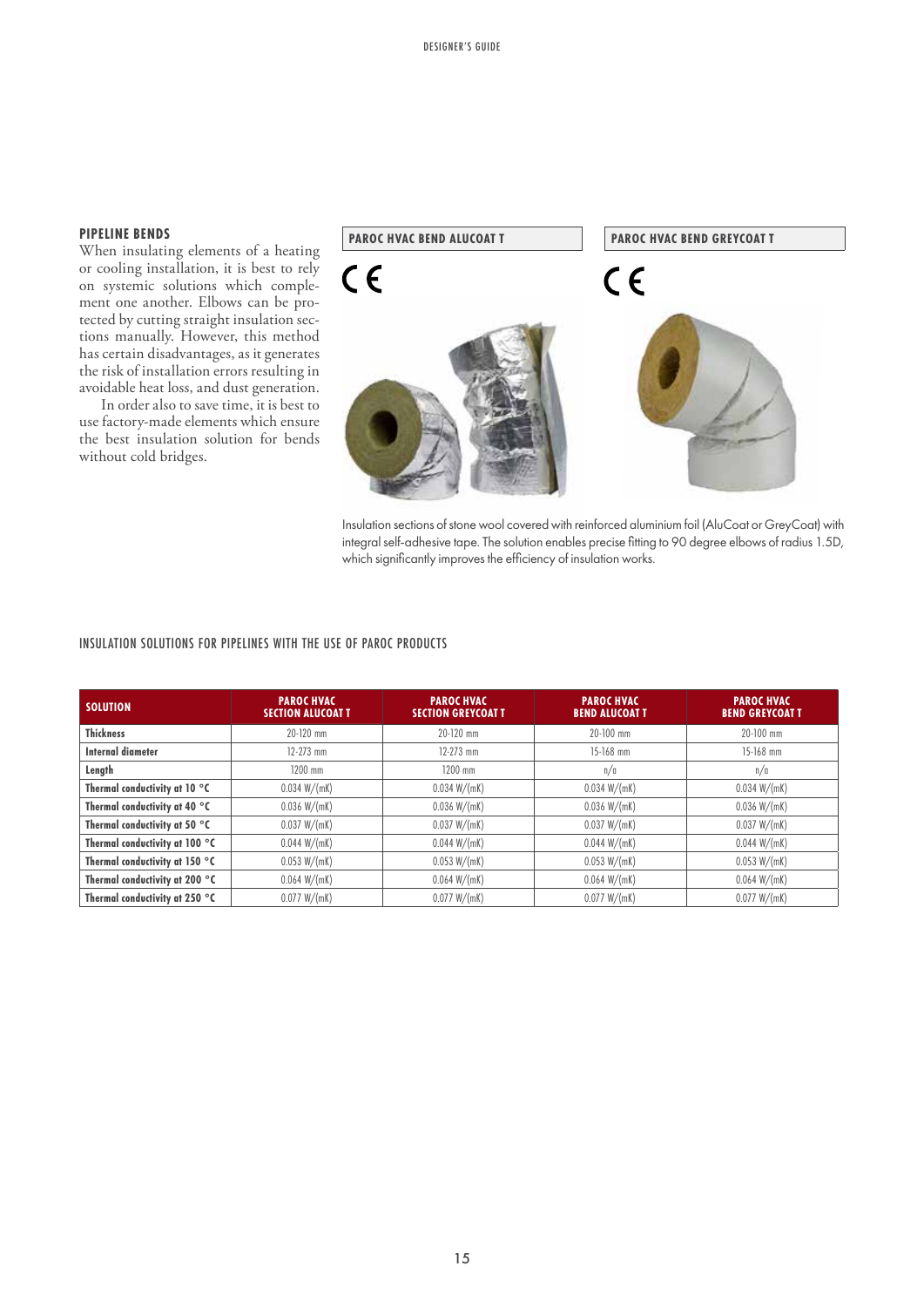

### VENTILATION DUCTS AND EQUIPMENT

For the purposes of thermal and condensation insulation of rectangular and round ducts and ventilation equipment, mats or slabs are recommended. Paroc Ltd offers multiple options, including the highly regarded Icerock products and its own Hvac Mats. Where greater impact or compression resistance is needed, the option of PAROC Pro Lamella Mat, where the fibres are arranged perpendicularly to the protected surface, adds greater strength to the installation.

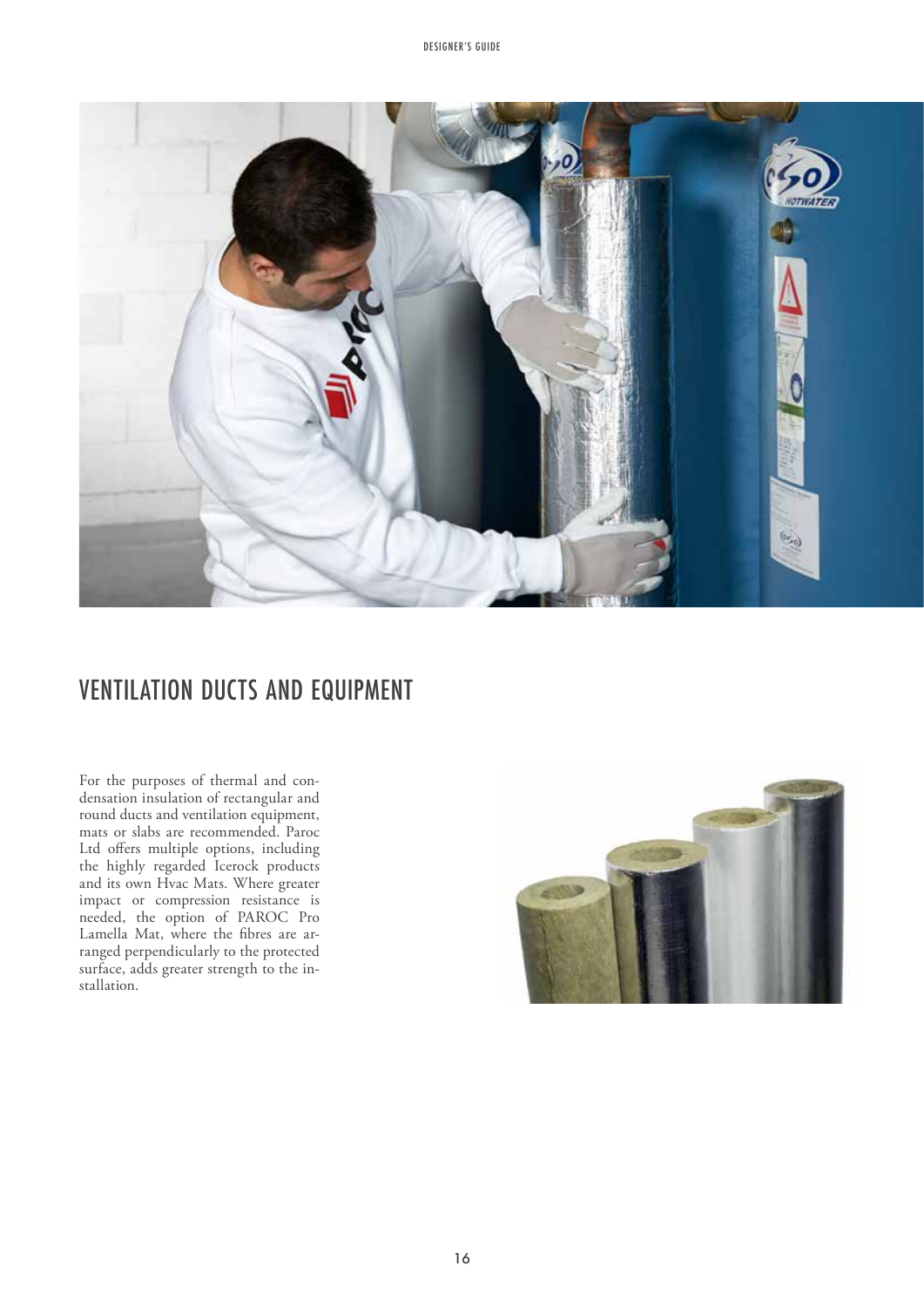#### DESIGNER'S GUIDE



Stone wool lamella mat, covered with aluminium foil on one side, is designated for thermal and acoustic insulation of ventilation and air conditioning ducts, low-temperature boilers, small tanks and cylindrical surfaces. Owing to the perpendicular arrangement of fibres, it maintains the original insulation thickness on sharp edges and corners.

Stone wool slab for thermal insulation and condensation protection of rectangular ventilation ducts and equipment.

The slab is covered with aluminium foil.

Stone wool mat for thermal insulation and condensation protection of ventilation ducts

and equipment. The mat is covered with aluminium foil.

Alternatively, PAROC Hvac Mat AluCoat.

### INSULATION SOLUTIONS FOR VENTILATION DUCTS AND EQUIPMENT WITH THE USE OF PAROC PRODUCTS

| <b>SOLUTION</b>                | <b>PAROC PRO LAMELLA MAT ALUCOAT</b> | <b>ICEROCK DUCTSLAB</b>  | <b>ICEROCK DUCTWRAP</b>  |
|--------------------------------|--------------------------------------|--------------------------|--------------------------|
| <b>Thickness</b>               | $20 - 120$ mm                        | 40, 50, 60, 80, 100 mm   | 25, 40, 50, 75 mm        |
| Width                          | $1000$ mm                            | 600 mm                   | 900 mm                   |
| Length                         | 2500-8000 mm                         | $1200$ mm                | $5000 - 10000$ mm        |
| Thermal conductivity at 10 °C  | 0.039 W/(mK)                         | 0.035 W/(mK)             | 0.033 W/(mK)             |
| Thermal conductivity at 50 °C  | 0.045 W/(mK)                         | 0.039 W/(mK)             | 0.039 W/(mK)             |
| Thermal conductivity at 100 °C | 0.055 W/(mK)                         | 0.048 W/(mK)             | 0.049 W/(mK)             |
| Thermal conductivity at 150 °C | 0.066 W/(mK)                         | 0.060 W/(mK)             | 0.060 W/(mK)             |
| Thermal conductivity at 200 °C | 0.081 W/(mK)                         | $\overline{\phantom{a}}$ | $\overline{\phantom{a}}$ |
| Thermal conductivity at 250 °C | 0.099 W/(mK)                         |                          |                          |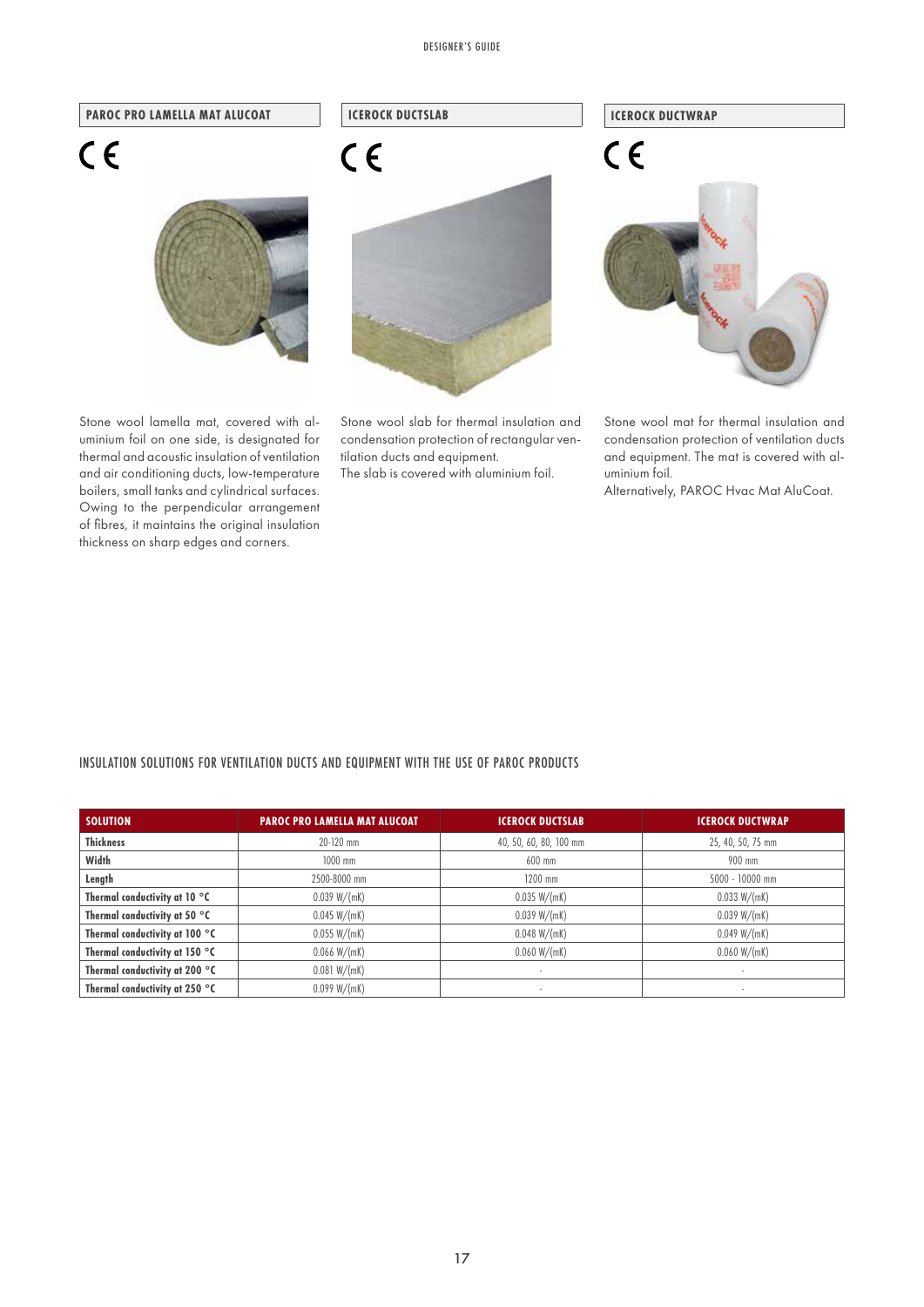### WIDE RANGE OF PAROC SOLUTIONS

### includes specialist products with integrated facing:

### **PAROC AluCoat**

Insulations with standard aluminium foil

### **PAROC GreyCoat**

Insulations with aluminium foil and an additional grey lacquer layer

**PAROC Clad** Insulations with reinforced aluminium foil

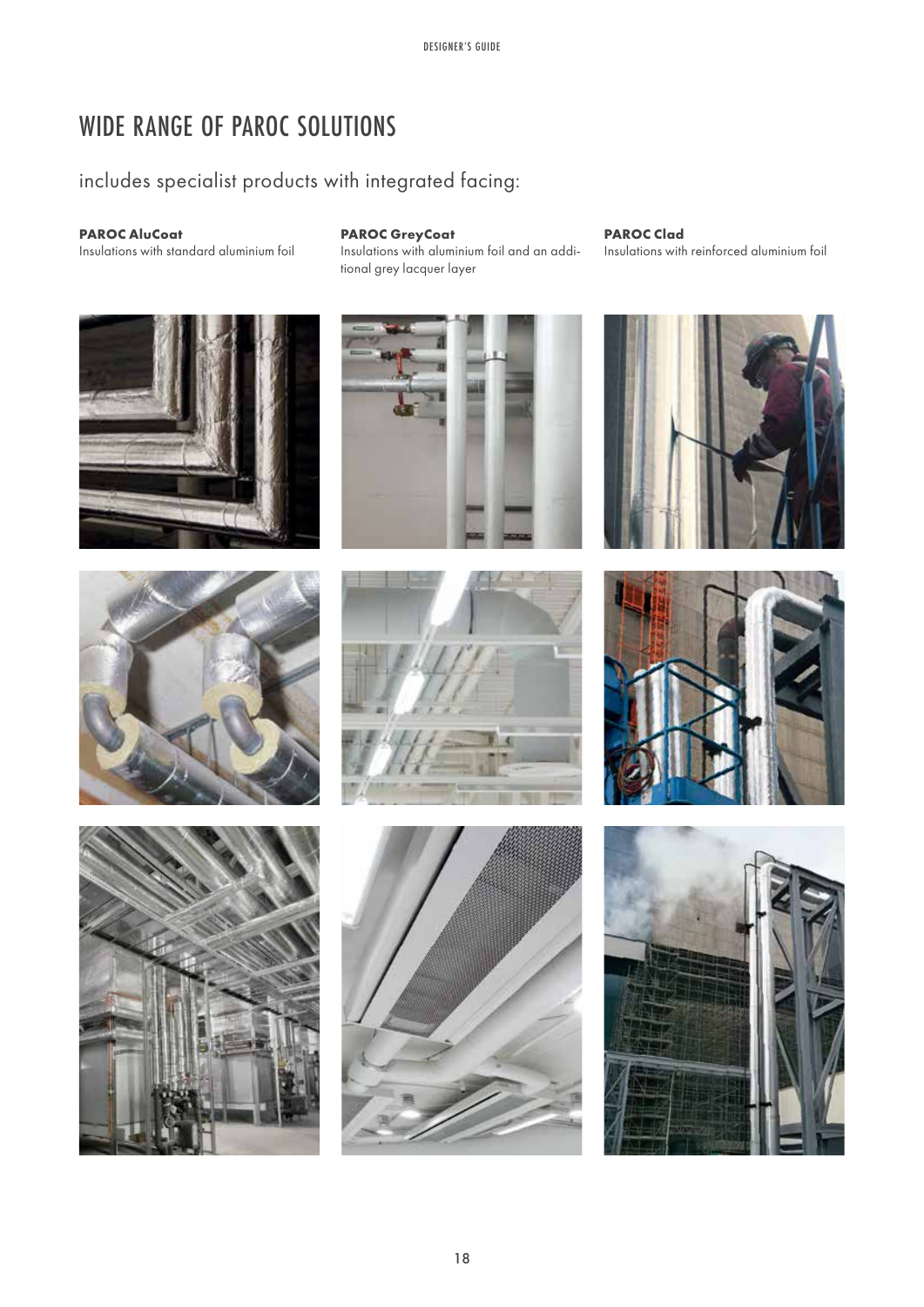

**Apart from controlling heat loss / gain and condensation control – other factors influence the choice of insulation and its thickness. These are such as fire resistance; corrosion control; and Legionella. Paroc offers recognized CPD sessions covering all of these topics. Contact us for further information.**